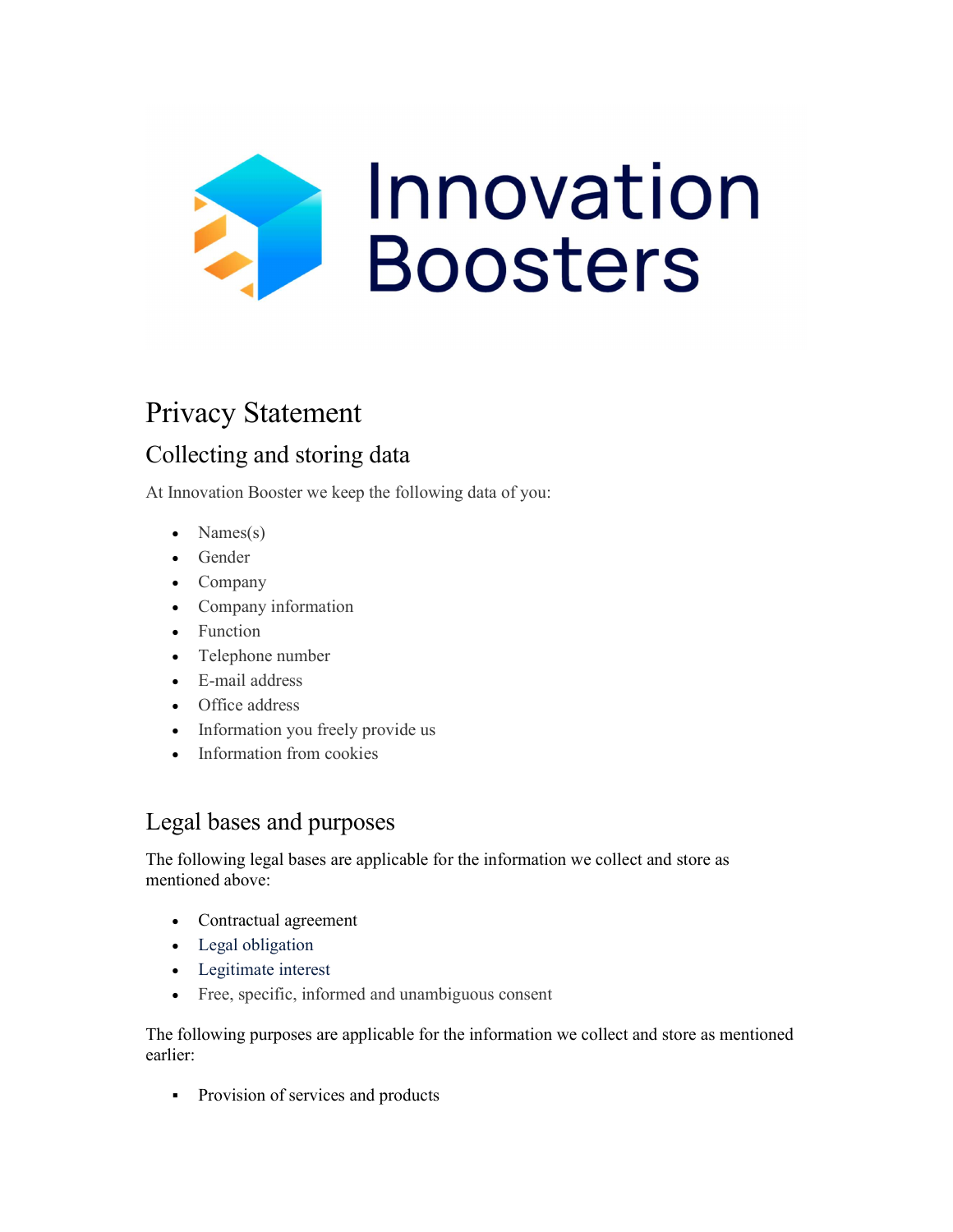- Contacting our offices
- Visiting this website and social media
- **Internal operations**
- **Financial administration**

#### Access to data

The collected and stored data is only accessible for those who need to work with the information. We only pass on the information to other parties if it is really necessary for our services. For example our payment partner and IT service providers.

In suspicious situations, we are required to share customer data with government agencies. Where necessary we have Data Processing Agreements in place. According to relevant laws, Innovation Boosters is obliged in some cases to provide personal data to third parties. We never sell your data to third parties.

Within Innovation Boosters we use the need-to-known and need-to-use principle for access to information.

## Storage and protection of data

Your data is stored securely in a cloud environment. Your data is stored within the EU if you are a European citizen. For American citizens, information is stored in the US.

We always apply strict security measures to protect our and your information in our organization. These measure can be organizational or technical. To prove we take the security of information seriously, we are becoming ISO27001 certified for our whole organization. This includes taking measures on an organizational, technical, human level. When we become ISO27001 certified, you can see the certificate including our Statement of Applicability on our website.

We do not store your information for longer than is legally permitted and necessary for the realization of the purposes for which the data has been processed. How long certain data is kept depends on the type of personal data and the purposes for which they are processed. When the terms have expired, your data will be deleted and destroyed in a secure manner.

## Rights of data subject

As a data subject, you have rights with regard to your own personal data. This concerns the following rights:

- Right to information: You have the right to receive information about the manner and why of the data processing. This applies to personal data being collected from yourself and when this is collected via others.
- Right of access and copy: You have the right to request your own personal data that is known to us, for which purpose this data is used and with whom this personal data is shared. You also have the right to receive a copy.